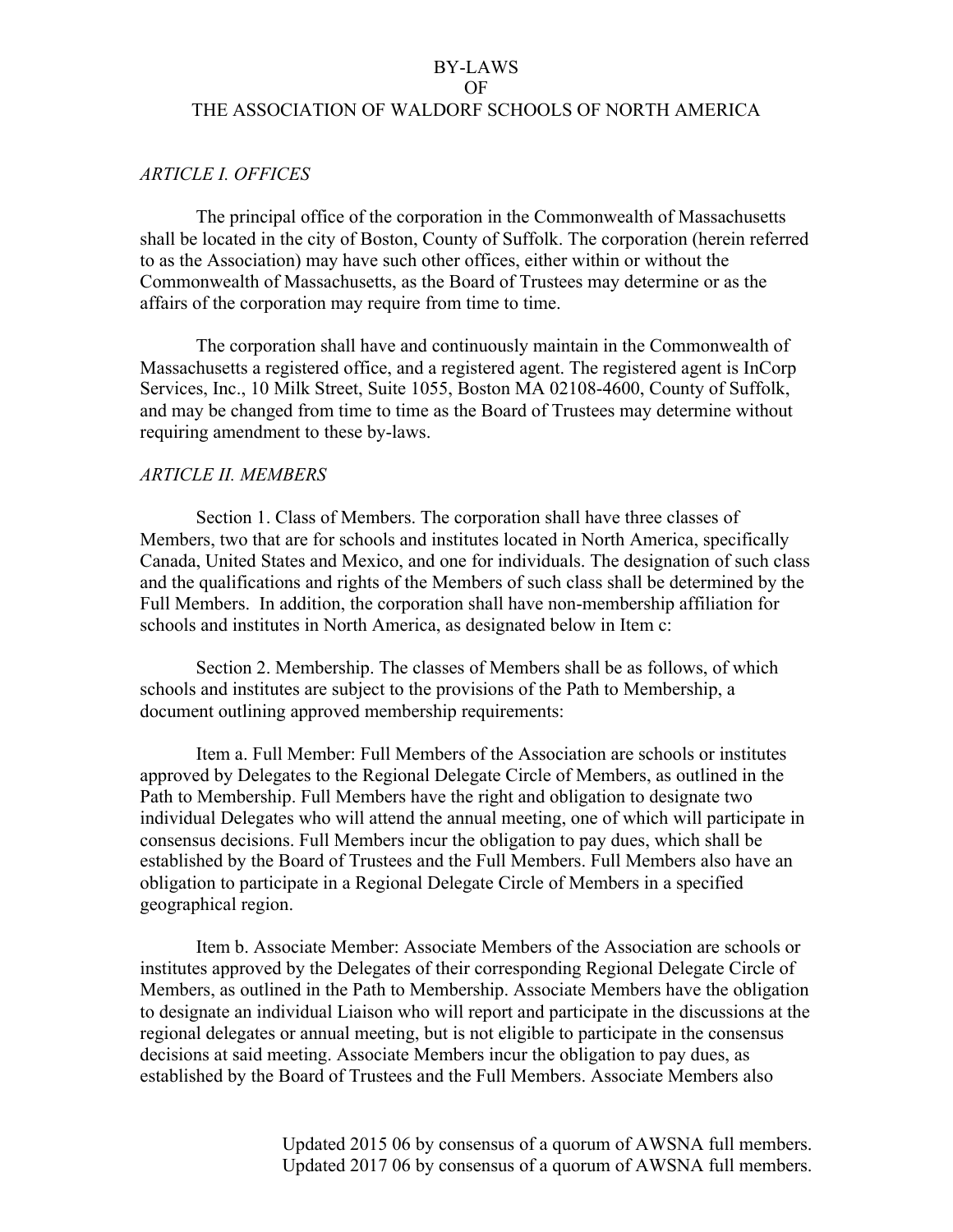#### OF

## THE ASSOCIATION OF WALDORF SCHOOLS OF NORTH AMERICA

have an obligation to participate in a Regional Delegate Circle of Members in a specified geographical region.

Item c. Registered Initiative (affiliation): Registered Initiatives are schools or institutes approved as affiliates by the Delegates of their corresponding Regional Delegate Circle of Members, as outlined in the Path to Membership, and upon receipt of the designated annual fee.

Item d. Individual Member: Individuals may become Members of the Association by payment of an annual fee at any time; they are not eligible to attend the annual meeting of Members; they do not participate in Association decision making.

Section 3. Consensus Decision Rights. Each Full Member shall be entitled to have one Delegate represent that Full Member on each matter submitted for a consensus decision. Each Full Member shall designate one Delegate and one alternate Delegate. Delegates shall be entitled to participate in consensus decisions as aforesaid, and in his or her absence the alternate Delegate shall participate in consensus decisions.

Section 4. Change or Termination of Membership. Full Members may, by a consensus of the Full Members at the Regional Delegate Circle of Members (except that Member being considered for a change), may change or terminate the membership of any Member per the requirements outlined in the Path to Membership, or suspend or terminate the membership of any Member who shall be in default in payment of dues for the period fixed in Article XI of these by-laws.

Section 5. Resignation. Any Member may resign by filing a written resignation with the Executive Director, Membership, but such resignation shall not relieve the Member of the obligation to pay any dues, or other assessments accrued and unpaid.

Section 6. Reinstatement. On receipt of a request signed by an authorized representative of a former Member and filed with the Executive Director, Membership, the Full Members may, by consensus decision at the Regional Delegate Circle of Members, reinstate such former Member to Membership upon such terms as the Full Members may deem appropriate.

Section 7. Transfer of Membership. Membership in this corporation is not transferable or assignable.

## *ARTICLE III. MEETINGS OF FULL MEMBERS*

Section 1. Annual Meeting. An annual meeting of the Full Members shall be held in the summer or as is convenient to the Members in each year, for the purpose of confirming membership, electing Trustees and for the transaction of such other business as may come before the meeting. If the day fixed for the annual meeting shall be a legal holiday in the Commonwealth of Massachusetts, such meeting shall be held on the next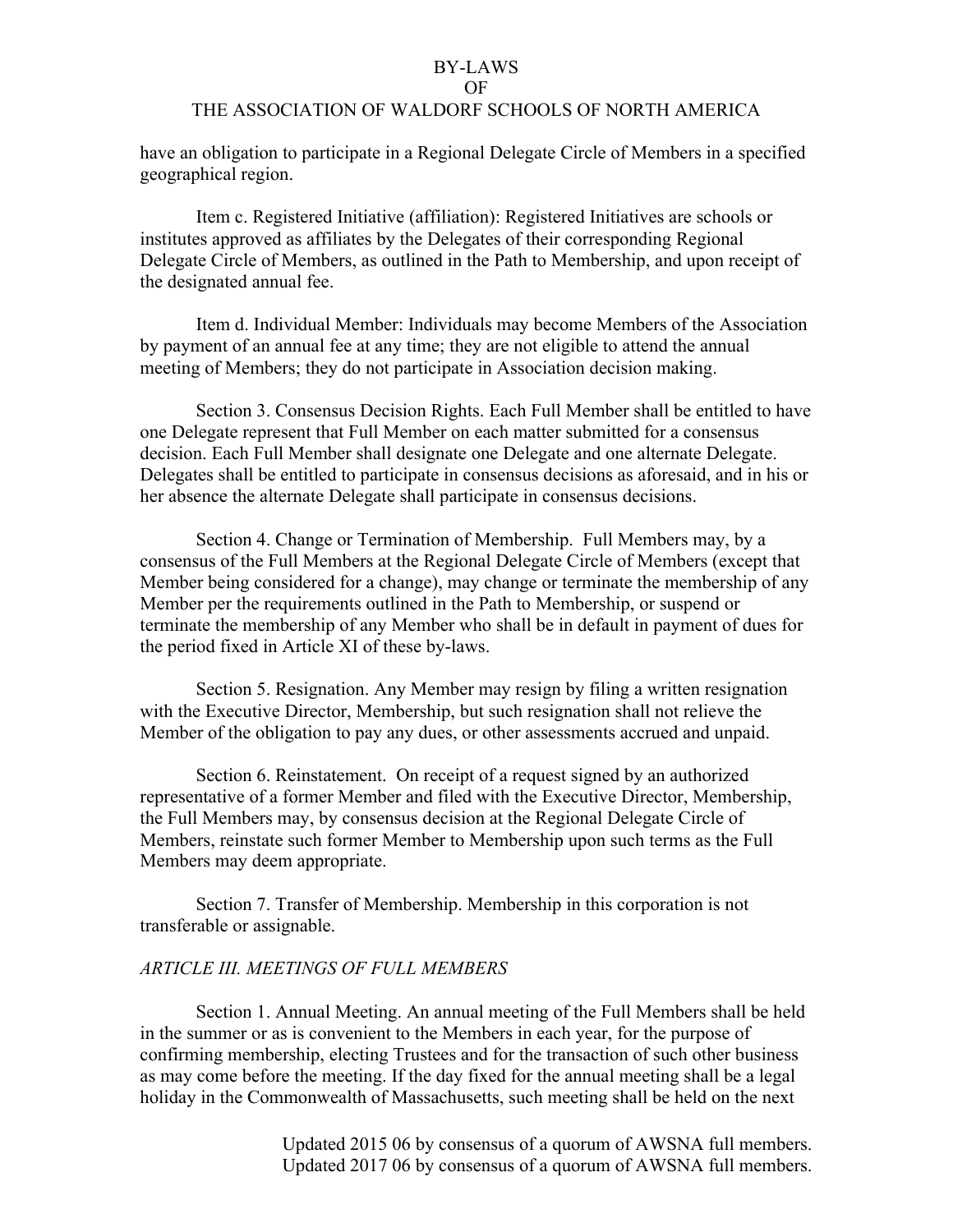#### OF

## THE ASSOCIATION OF WALDORF SCHOOLS OF NORTH AMERICA

succeeding business day. If the election of new Members or Trustees shall not be held at the annual meeting, or at any adjournment thereof, the Board of Trustees shall cause the election to be held at a special meeting of the Members as soon thereafter as conveniently may be.

Section 2. Special Meetings. Special meetings of the Full Members may be called by the Executive Team, or the Board of Trustees, or not less than one-tenth of the Full **Members** 

Section 3. Place of Meeting. The Executive Team, or the Board of Trustees, or no less than one-tenth of the Full Members may designate any place, either within or without the Commonwealth of Massachusetts, as the place of meeting, for any annual meeting or for any special meeting called by the Board of Trustees. If no designation is made or if a special meeting be otherwise called, the place of meeting shall be at 35 West Plain Road, Great Barrington, MA, but if a majority of the Members shall meet at any time and place, either within or without the Commonwealth of Massachusetts, and consent to the holding of a meeting, such meeting shall be valid without call or notice, and at such meeting any corporate action may be taken.

Section 4. Notice of Meetings. Written notice stating the place, day and hour of any meeting of members shall be delivered, either personally by mail or by electronic mail, to each Member entitled to participate in consensus decisions at such meeting, not less than 20, or more than 50 days before the date of such meeting, by or at the direction of any member of the Executive Team, or the Secretary, or the officers or persons calling the meeting. Advance information about a possible or likely meeting may be sent to Members at any time. In case of a special meeting or when required by the statute or these by-laws, the purpose or purposes for which the meeting is called shall be stated in the notice. If mailed, the notice of a meeting shall be deemed to be delivered when deposited in the United States mail addressed to the member's address as it appears on the records of the corporation, with postage thereon prepaid. If emailed, the notice of a meeting shall be deemed to be delivered when the email has been electronically delivered to the Delegate of the Member's email address as it appears on the records of the corporation.

Section 5. Informal Action by Members. Any action required by law to be taken at a meeting of the Members, or any action which may be taken at a meeting of Members, may be taken without a meeting if a consent in writing, setting forth the action so taken, shall be signed by Delegates from all of the Members entitled to participate in consensus decisions with respect to the subject matter thereof.

Section 6. Quorum. Two-thirds of the Full Members must be in attendance to constitute a quorum at such meeting. If a quorum is not present at any meeting of Members, a majority of the Members present may adjourn the meeting without further notice.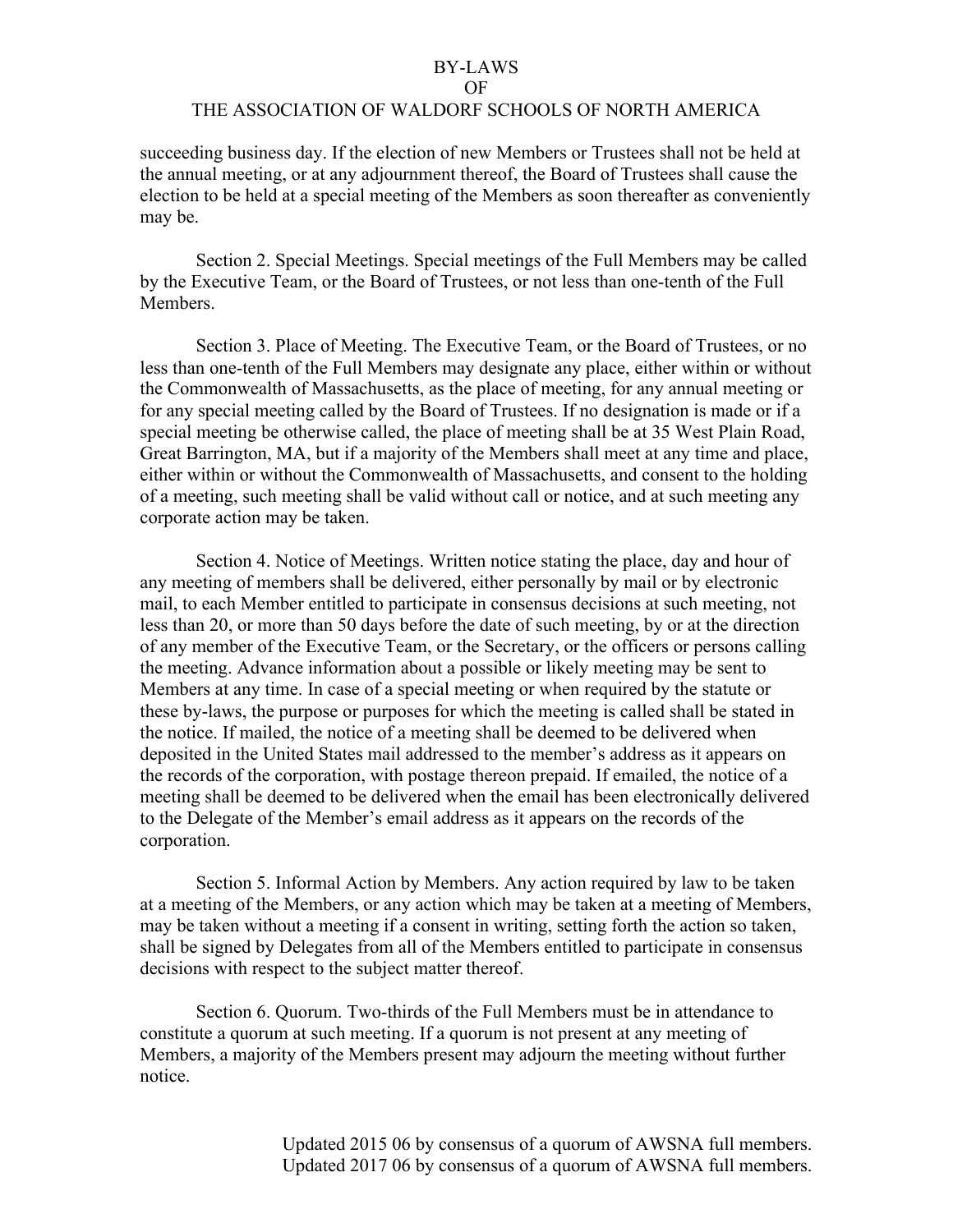#### OF

### THE ASSOCIATION OF WALDORF SCHOOLS OF NORTH AMERICA

Section7. Proxies. Consensus decisions shall not be by proxy. In the event of the inability of the Delegate to attend, the Member may designate an alternate Delegate to attend and participate in the consensus decision.

Section 8. Manner of Acting. Action of the Members shall be by consensus decision except as otherwise specified in these bylaws. Consensus is established pursuant to the Memorandum of Understanding Regarding Consensus Decision-Making issued by the Board of Trustees.

Section 9. Consensus Decision by Mail. Where any class of Members or Trustees are to be elected, such election may be conducted by mail, email, or electronic means in such manner as the Board of Trustees shall determine.

## *ARTICLE IV. BOARD OF TRUSTEES*

Section 1. General Powers. The affairs of the corporation shall be administered by its Board of Trustees in consultation with the Full Members. Trustees need not be residents of the Commonwealth of Massachusetts or Members of the corporation.

Section 2. Number, Tenure and Qualifications. The number of Trustees shall be no fewer than five nor more than twelve, and shall include all members of the Executive Team (Article VI) as ex-officio members in addition to the Trustees otherwise elected. Tenure for elected Trustees shall be terms not to exceed three years. Trustees shall be elected or re-elected by consensus to succeeding terms by the Full Members at the annual meeting of Full Members.

Section 3. Removal. Trustees may be removed from office by a majority of the Full Members.

Section 4. Regular Meetings. A regular annual meeting of the Board of Trustees shall be held without other notice than this by-law at the same place as the annual meeting of members. The Board of Trustees may provide by resolution the time and place, either within or without the Commonwealth of Massachusetts, for the holding of additional regular meetings of the Board without other notice than such resolution.

Section 5. Special Meetings. Special meetings of the Board of Trustees may be called by or at the request of the President, any member of the Executive Team, or any two Trustees. The person or persons authorized to call special meetings of the Board may fix any place, either within or without the Commonwealth of Massachusetts, as the place for holding any special meeting of the Board called by them.

Section 6. Notice. Notice of any special meeting of the Board of Trustees shall be given at least five days previously thereto by written notice delivered personally or sent by mail, or electronic mail, to each Trustee at his address as shown by the records of the corporation. If mailed, such notice shall be deemed to be delivered when deposited in the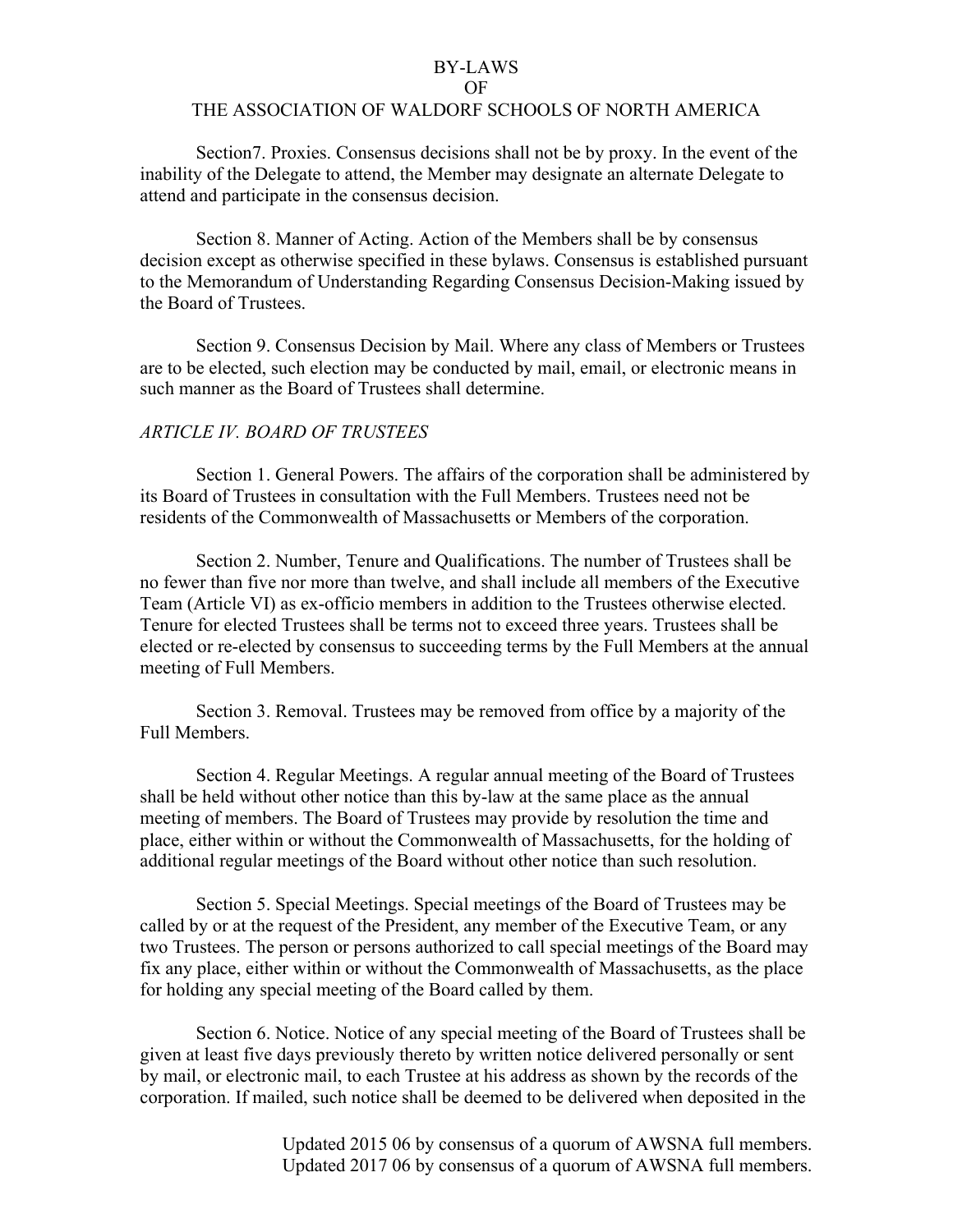#### OF

## THE ASSOCIATION OF WALDORF SCHOOLS OF NORTH AMERICA

United Stated mail in a sealed envelope so addressed, with postage thereon, prepaid. If notice be given by electronic mail, such notice shall be deemed to be delivered when the electronic mail has been sent. Any Trustee may waive notice of any meeting. The attendance of a Trustee at any meeting shall constitute a waiver of notice of such meeting, except where a Trustee attends a meeting for the express purpose of objecting to the transaction of any business because the meeting is not lawfully called or convened. Neither the business to be transacted at, nor the purpose of, any regular or special meeting of the Board need be specified in the notice of waiver of notice of such meeting, unless specifically required by law or by these by-laws.

Section 7. Quorum. A majority of the Board of Trustees shall constitute a quorum for the transaction of business at any meeting of the Board; but if less than a majority of the Trustees are present at said meeting, a majority of the Trustees present may adjourn the meeting without further notice.

Section 8. Manner of Acting. Any act by a consensus of the Trustees present at a meeting at which a quorum is present shall be the act of the Board of Trustees.

Section 9. Vacancies. Any vacancy occurring in the Board of Trustees that results in the number of Trustees falling below five may be filled by the affirmative consensus decision of the remaining Trustees. A Trustee elected to fill a vacancy shall be elected for the unexpired term of his or her predecessor in office. Such a Trustee may assume Trusteeship and his election shall be submitted for confirmation by the Full Members at the next annual meeting.

Section 10. Compensation. Trustees as such shall not receive any stated salaries for their services, but by resolution of the Board of Trustees a fixed sum and expense of attendance, if any, may be allowed for attendance at each regular or special meeting of the Board; but nothing herein contained shall be construed to preclude any Trustee from serving the corporation in any other capacity and receiving compensation therefore.

Section 11. Informal Action by Trustees. Any action required by law to be taken at a meeting of Trustees or any action which may be taken without a meeting if a consent in writing, setting forth the action so taken, shall be signed by all of the Trustees.

Section 12. Telephonic meetings. Any meeting of the Board of Trustees may be held telephonically or by internet providing that Trustees present are able to hear and respond to all other Trustees present.

#### *ARTICLE V. OFFICERS*

Section 1. Officers. The officers of the corporation shall be a President, a Vice President, a Secretary, a Treasurer and such other officers as may be selected by the Board of Trustees. Any two or more offices may be held by the same person, except the offices of President and Secretary.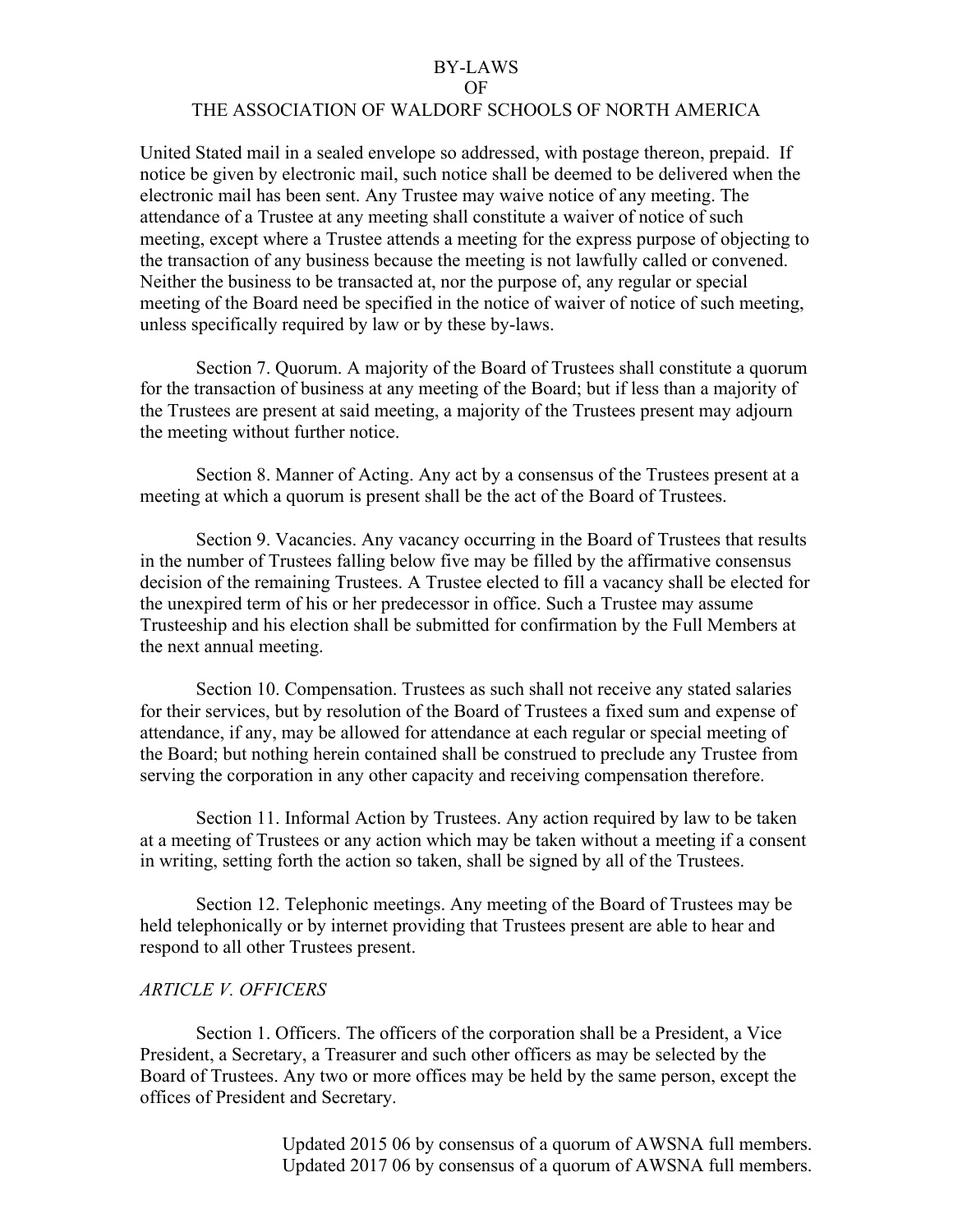OF

## THE ASSOCIATION OF WALDORF SCHOOLS OF NORTH AMERICA

Section 2. Election and Term of Office. Each officer of the corporation shall be selected for a term not to exceed three years by the Board of Trustees.

Section 3. Removal. Any officer elected or appointed by the Board of Trustees may be removed by the Board of Trustees whenever in their judgment the best interests of the corporation would be served thereby, but such removal shall be without prejudice to the contract rights, if any, of the officer so removed.

Section 4. Vacancies. A vacancy in any office because of death, resignation, removal, disqualification or otherwise, may be filled by the Board of Trustees.

Section 5. President. The President shall preside at all meetings of the Board of Trustees. He or she may sign, with the Secretary of the Association, any deeds, mortgages, bonds, contracts, or other instruments which the Board of Trustees has authorized to be executed, except in cases where the signing and execution thereof shall be expressly delegated by the Board of Trustees or by these by-laws or by statute to some other officers or agent of the corporation; and in general he or she shall perform all duties incident to the office of President and such other duties as may be prescribed by the Board of Trustees from time to time.

Section 6. Vice President. The Vice President shall preside at all meetings of the Board of Trustees in the absence of or in substitution for the President.; and in general he or she shall perform all duties incident to the office of Vice President and such other duties as may be prescribed by the Board of Trustees from time to time.

Section 7. Treasurer. If required by the Board of Trustees, the Treasurer and any assistant Treasurers shall give a bond for the faithful discharge of his or her duties in such sum and with such surety or sureties as the Board of Trustees shall determine. He or she shall chair the Finance Committee and in general perform all the duties incident to the office of Treasurer and such other duties as from time to time may be assigned to him or her by the Executive Director, Finance and Operations, the Full Members or by the Board of Trustees.

Section 8. Secretary. The Secretary shall keep the minutes of the meetings of the Board of Trustees, be custodian of the corporate records, and in general perform all duties incident to the office of Secretary and such other duties as from time to time may be assigned to him or her by the President, the Full Members or by the Board of Trustees.

#### *ARTICLE VI. EXECUTIVE AGENTS OF THE CORPORATION*

Section 1. Appointment of Agents. The Board of Trustees will select such executive agents as it deems necessary to the conduct of the corporation's affairs. Such agents may serve for designated terms or at will, as is deemed necessary in relation to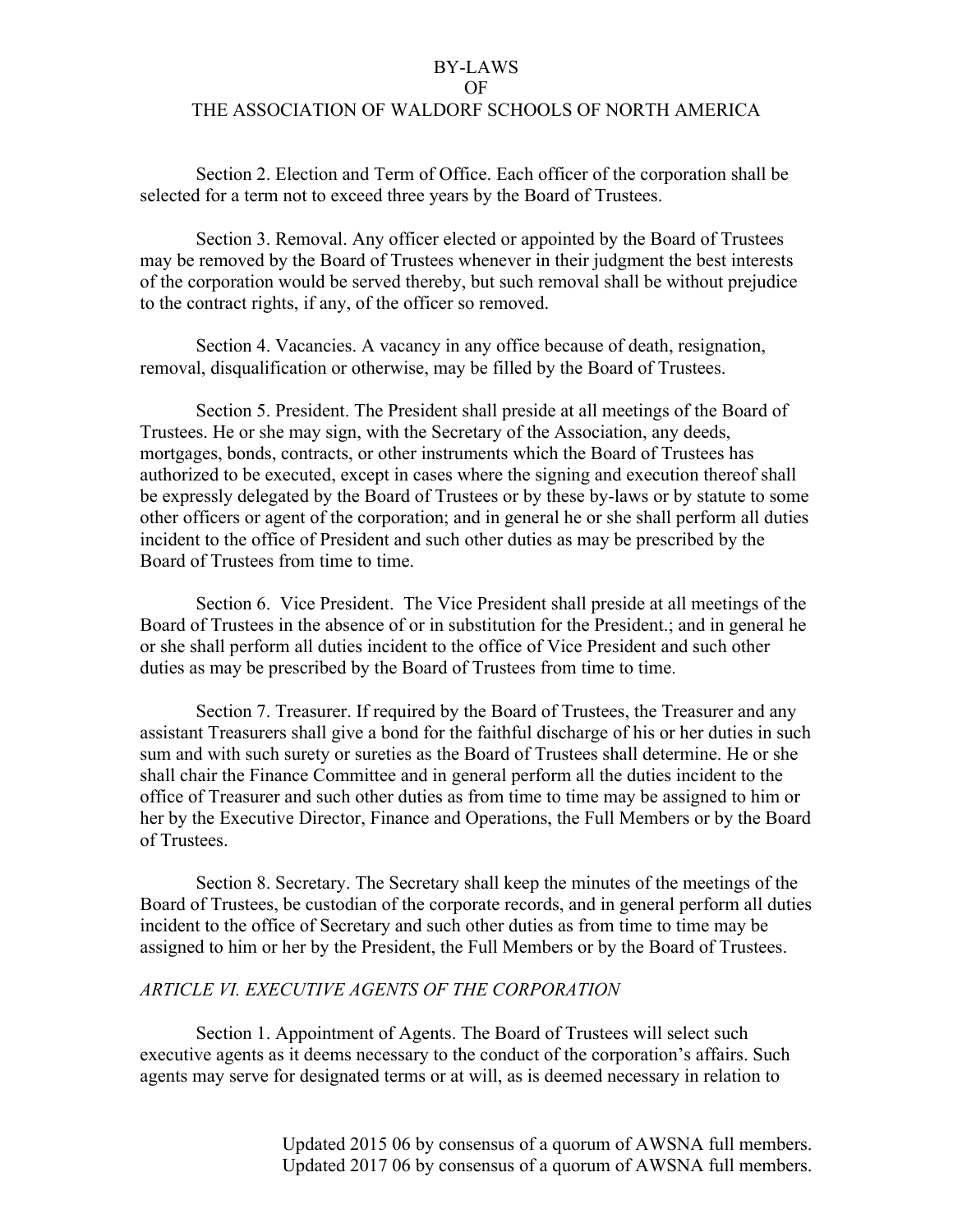#### OF

## THE ASSOCIATION OF WALDORF SCHOOLS OF NORTH AMERICA

their duties. Agents to be appointed in this fashion include but are not limited to the following:

Section 2. Executive Team. The Executive Team is made up of three individuals: Executive Director, Membership, Executive Director, Advancement, and Executive Director, Finance and Operations. Each member of the Executive Team shall be the chief executive officer of their designated areas within the corporation and shall in general supervise and administer all of the business and affairs of the corporation. Members of the Executive Team shall preside at all meetings of the Full Members, and shall be exofficio members of the Board of Trustees. Members of the Executive Team may sign any deeds, mortgages, bonds, contracts, or other instruments which the Board of Trustees has authorized to be executed, except in cases where the signing and execution thereof shall be expressly delegated by the Board of Trustees or by these by-laws or by statute to some other officers or agent of the corporation; and in general each member of the Executive Team shall perform all duties incident to the offices of the Executive Team and such other duties as may be prescribed by the Board of Trustees or the Full Members from time to time.

## *ARTICLE VII. COMMITTEES*

Section 1. Committees of the Board. The Board of Trustees, by resolution adopted by a majority of the Trustees in office, may designate and appoint one or more committees, each of which, except for the Leadership Council as specified below, shall consist of two or more Trustees and may include non-Trustees, which committees to the extent provided in said resolution, shall have and exercise the authority of the Board of Trustees in the management of the corporation, except that no such committee shall have the authority of the Board of Trustees in reference to amending, altering or repealing the by-laws; electing, appointing or removing any member of any such committee or any Trustee or officer of the corporation; amending the articles of incorporation, restating articles of incorporation; adopting a plan of merger or adopting a plan of consolidation with another corporation; authorizing the sale, lease, exchange or mortgage of all or substantially all of the property and assets of the corporation; adopting a plan for the distribution of the assets of the corporation; or amending, altering or repealing any resolution of the Board of Trustees which by its terms provides that it shall not be amended, altered or repealed by such committee. The designation and appointment of any such committee and the delegation thereto of authority shall not operate to relieve the Board of Trustees, or any individual Trustee, of any responsibility imposed upon it or him by law.

Section 2. Committees of the Corporation. Other committees not having and not exercising the authority of the Board of Trustees in the management of the corporation may be created either by agreement of the Board of Trustees, by a member of the Executive Team, or by the Leadership Council.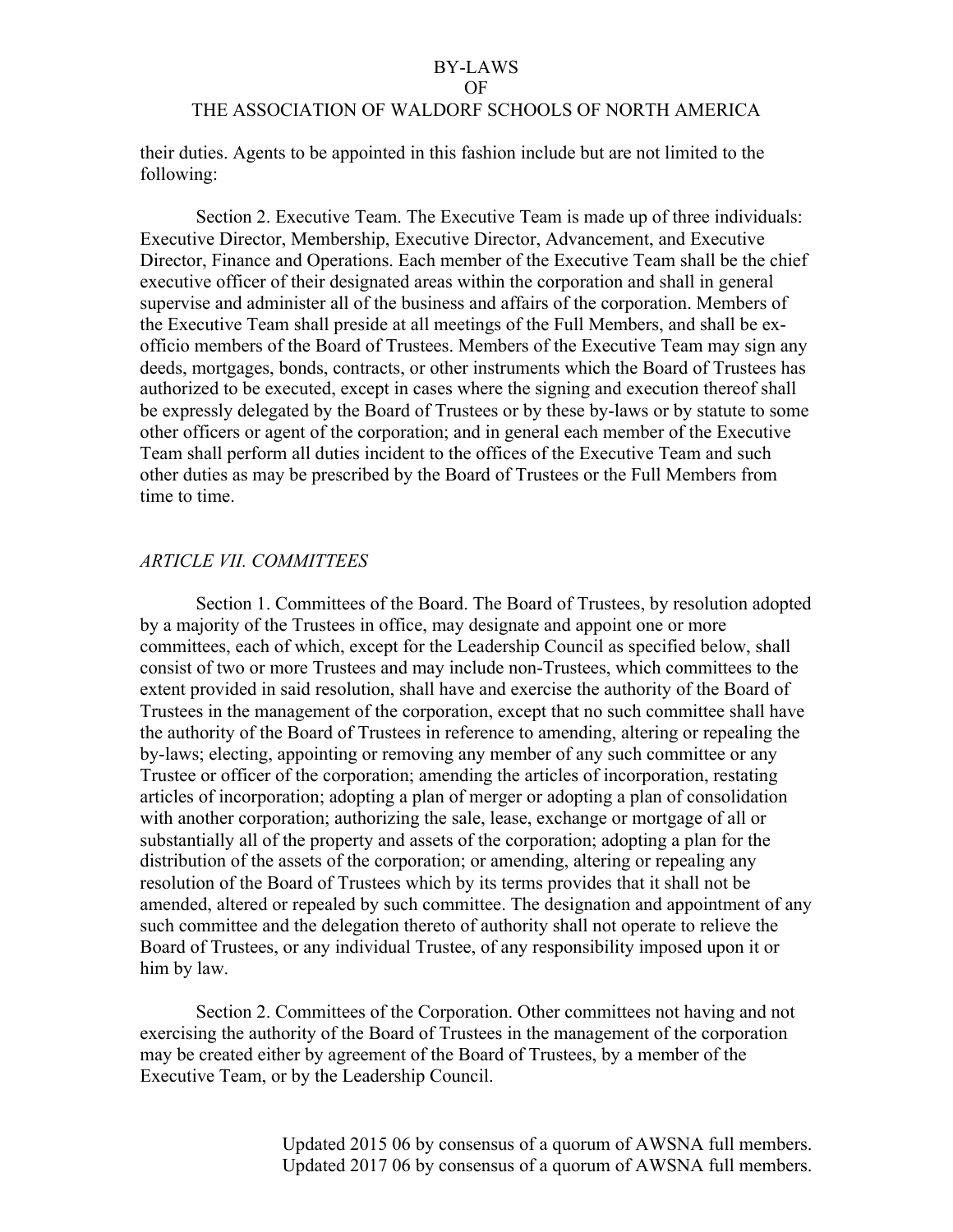#### OF

## THE ASSOCIATION OF WALDORF SCHOOLS OF NORTH AMERICA

Section 3. Quorum. A majority of the whole committee shall constitute a quorum and the act by consensus of the members present at the meeting at which a quorum is present shall be the act of the committee.

Section 4. Rules. All Committees of the Board of Trustees, except for the Leadership Council shall document their operating procedures in a Mandate agreement. The Mandate must be consistent with these by-laws and must be approved by the Board.

Section 5. Leadership Council.

Item a. Purpose. The Leadership Council is a permanent committee of the Corporation and acts as a "collegium" of the corporation by informing, advising, and supporting the Executive Team and Board of Trustees; establishing membership criteria to be approved by the Continental Delegate Circle of Members; providing coordination and leadership for the Regional Delegate Circle of Members.

Item b. Composition. The Leadership Council is comprised of representatives from each geographical region of Member schools, a representative of the Member institutes, the Executive Team, and other individuals as designated in the Membership Handbook.

## *ARTICLE VIII. CONTRACTS, CHECKS, DEPOSITS AND FUNDS*

Section 1. Contracts. The Board of Trustees may authorize any office or officers, agents of the corporation, in addition to the officers so authorized by these by-laws, to enter into any contract or execute and deliver any instrument in the name of and on behalf of the corporation, and such authority may be general or confined to specific instances.

Section 2. Checks, Drafts, etc. All checks, drafts or orders for the payment of money, notes or other evidences of indebtedness issued in the name of the corporation, shall be signed by such officer or officers, agent or agents of the corporation and in such manner as shall from time to time be determined by resolution of the Board of Trustees.

Section 3. Deposits. All funds of the corporation shall be deposited from time to time to the credit of the corporation in such banks, trust companies or other depositories as the Board of Trustees may select.

Section 4. Gifts. The Board of Trustees may accept on behalf of the corporation any contribution, gift, bequest or devise for general purposes or for any special purpose of the corporation.

## *ARTICLE IX. BOOKS AND RECORDS*

The corporation shall keep correct and complete books and records of accounts and shall also keep minutes of the proceedings of its Members. Board of Trustees and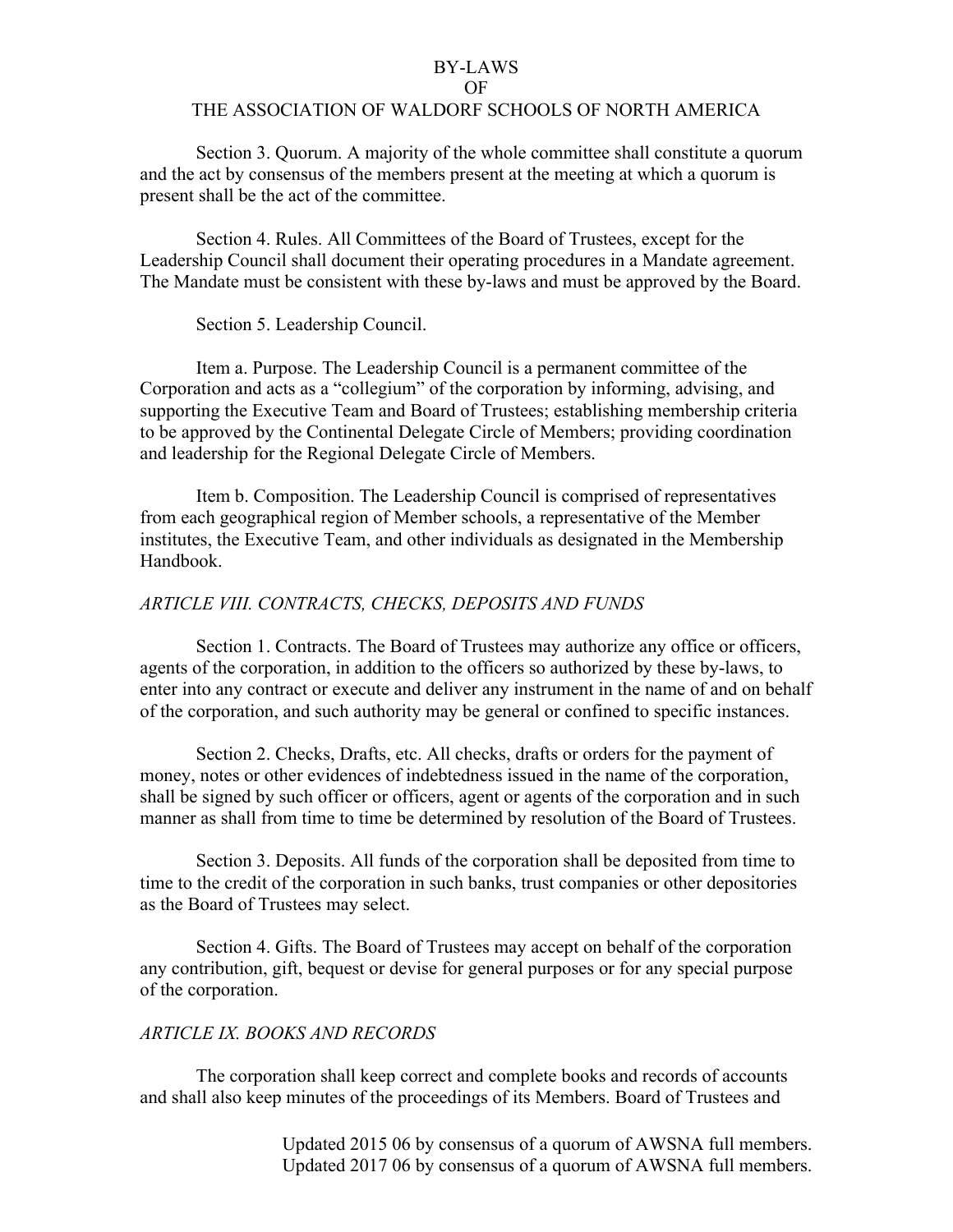#### OF

### THE ASSOCIATION OF WALDORF SCHOOLS OF NORTH AMERICA

committees having any of the authority of the Board of Trustees shall keep at its registered or principal office a record giving the names and addresses of the Members. All books and records of the corporation may be inspected by any Member, or his or her agent or attorney, for any proper purpose at any reasonable time.

## *ARTICLE X. FISCAL YEAR*

The fiscal year of the corporation shall begin on the first day of August and end on the last day of July in each year.

### *ARTICLE XI. DUES*

Section 1. Annual Dues. The Board of Trustees and the Full Members shall determine from time to time the amount of initiation fee, if any, and annual dues payable to the corporation by Members of each class.

Section 2. Payment of Dues. Dues for Full, Associate and Individual Members and fees for Registered Initiatives shall be payable no later than October 31 for the fiscal year beginning the previous August 1.

Section 3. Default and Termination of Membership. When any Member shall be in default in the payment of dues for a period for which such dues become payable, its membership may thereupon be terminated by the Full Members in the manner provided in Article II Sec. 4 of these bylaws.

## *ARTICLE XII. NONDISCRIMINATION*

The Corporation does not discriminate in any hiring or other business practices. Race, color, sexual orientation, gender, age, marital status, religious commitments, or political affiliations of individuals employed or included in services delivered by this organization are not considerations in any of its transactions.

## *ARTICLE XIII. SEAL*

The Board of Trustees shall provide a corporate seal, which shall be in the form of a circle and shall have inscribed thereupon the name of the corporation and the words "Corporate Seal".

## *ARTICLE XIV. WAIVER OF NOTICE*

Whenever any notice is required to be given under the provisions of the articles of incorporation or the by-laws of the corporation, a waiver thereof in writing signed by the